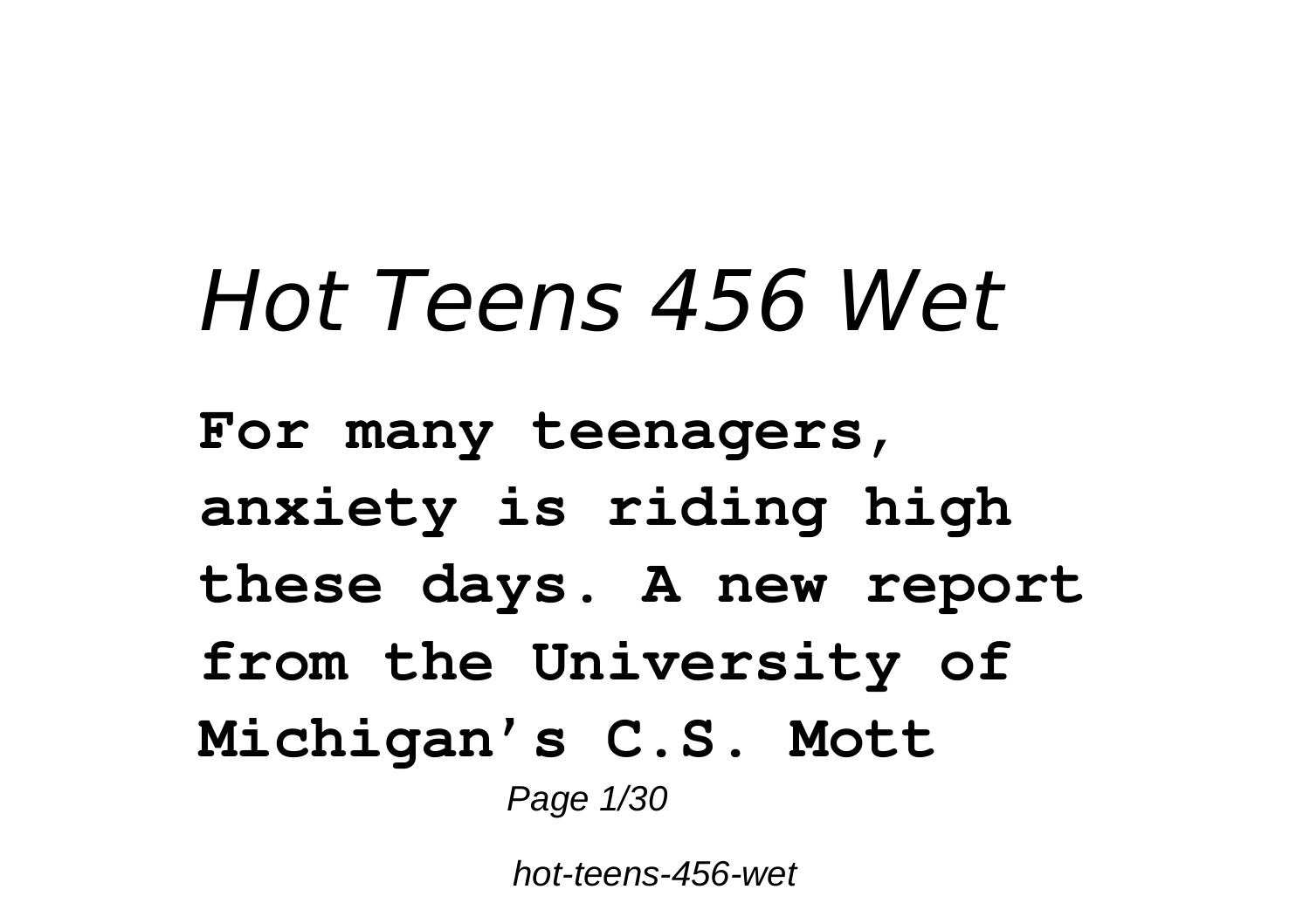**Children's Hospital National Poll on Children's Health found that one in three teen ... Unless you have been living under a rock, you** Page 2/30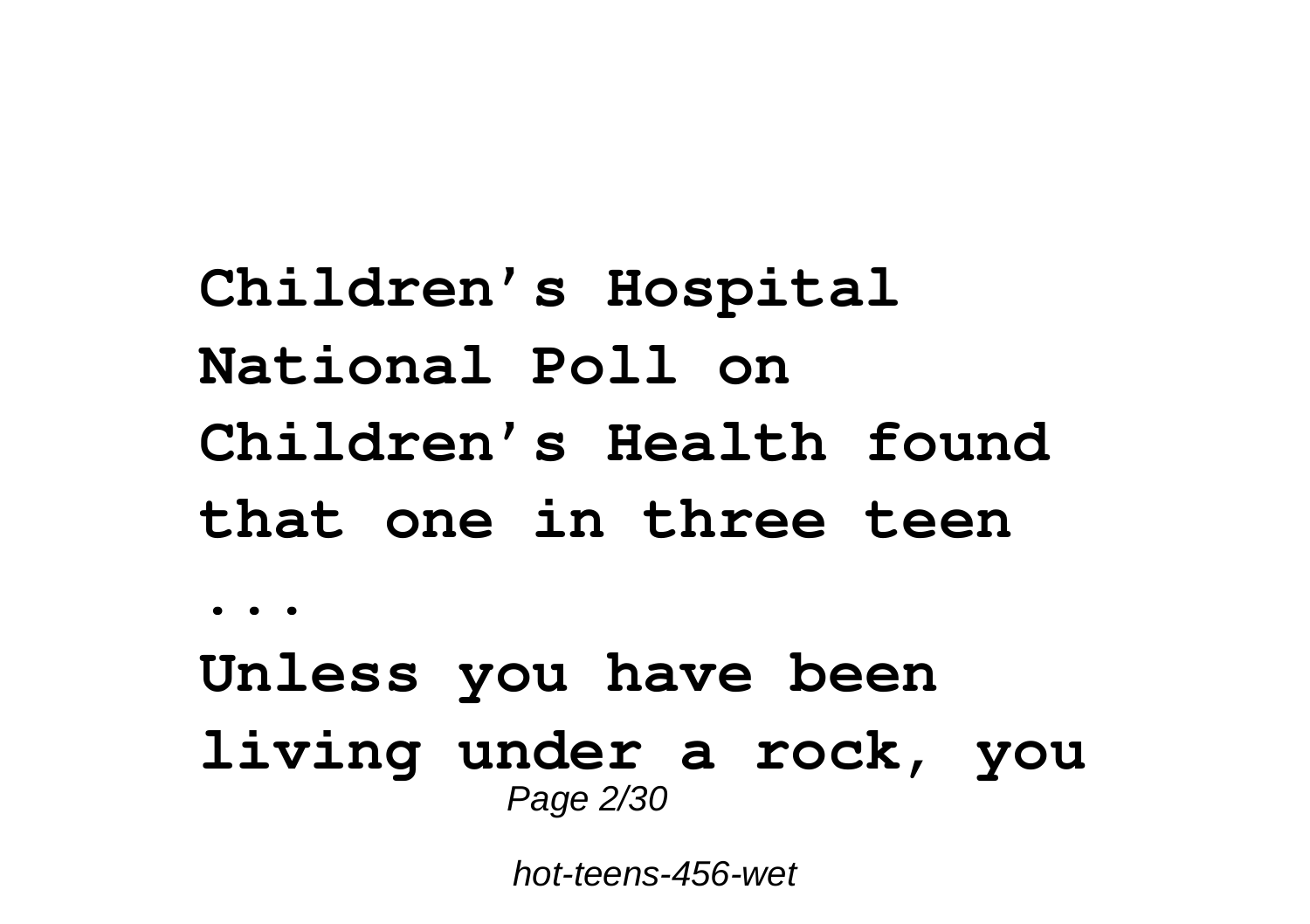**would know that the demand for initial public offerings (IPOs) has been red-hot, particularly for companies ... users worldwide and has** Page 3/30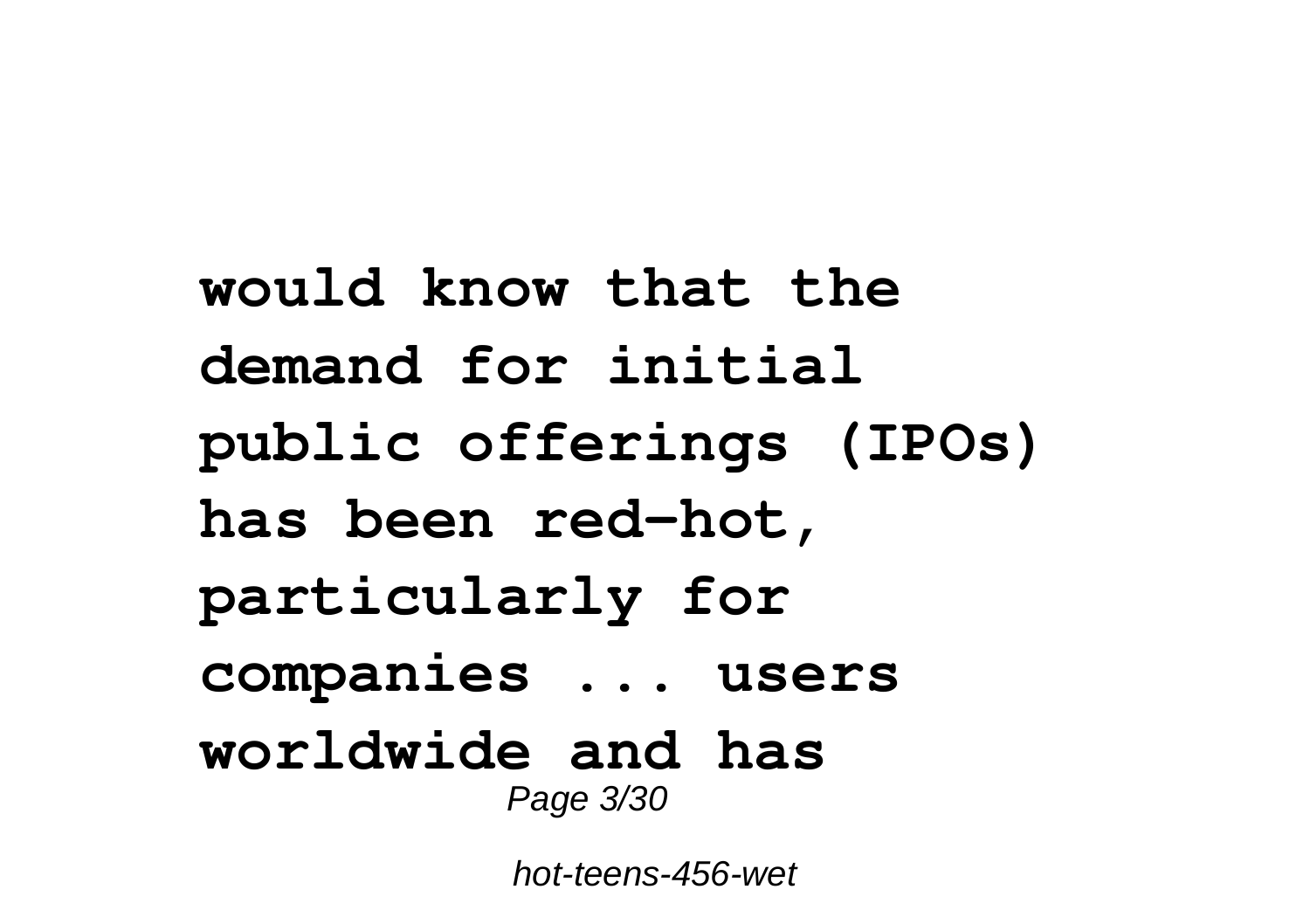**transacted more ... Hot Teens 456 Wet Unless you have been living under a rock, you would know that the demand for initial public offerings (IPOs)** Page 4/30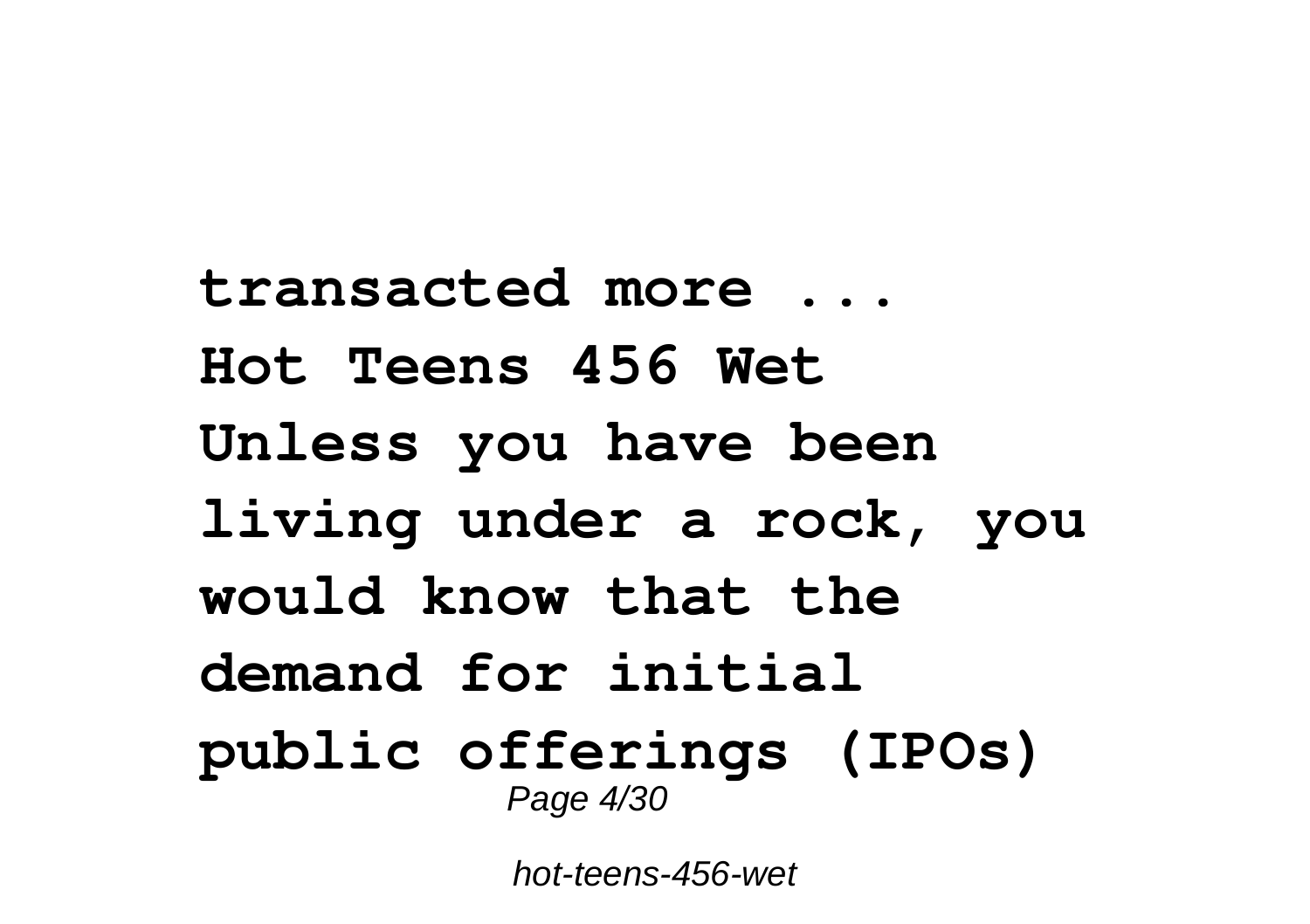**has been red-hot, particularly for companies ... users worldwide and has transacted more ...**

#### **Looking For Hot Stocks** Page 5/30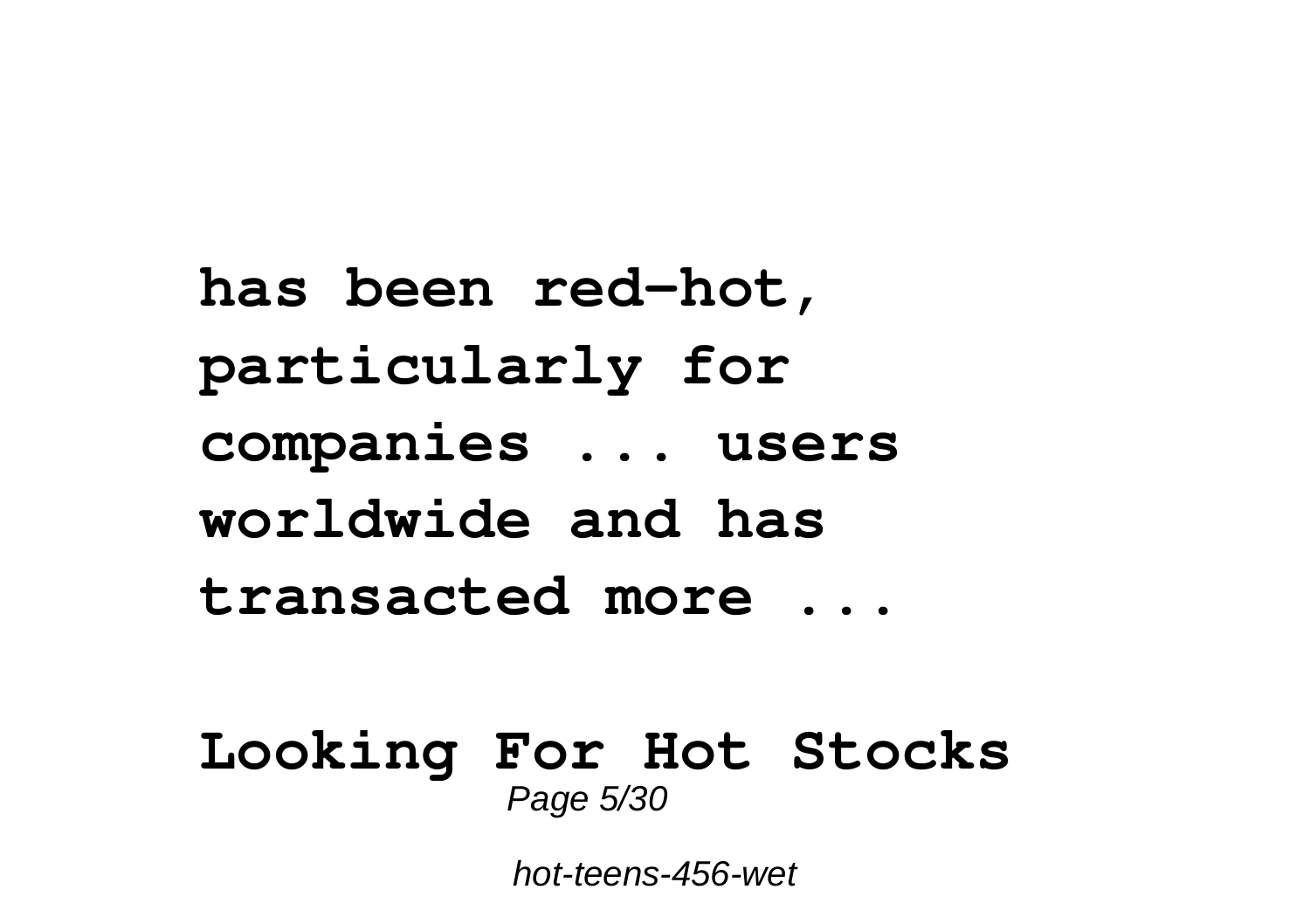**To Buy? 4 IPO Stocks To Watch In 2021 In my opinion, it should be mandatory, and all boys and girls should be exposed to the same learning material ...** Page 6/30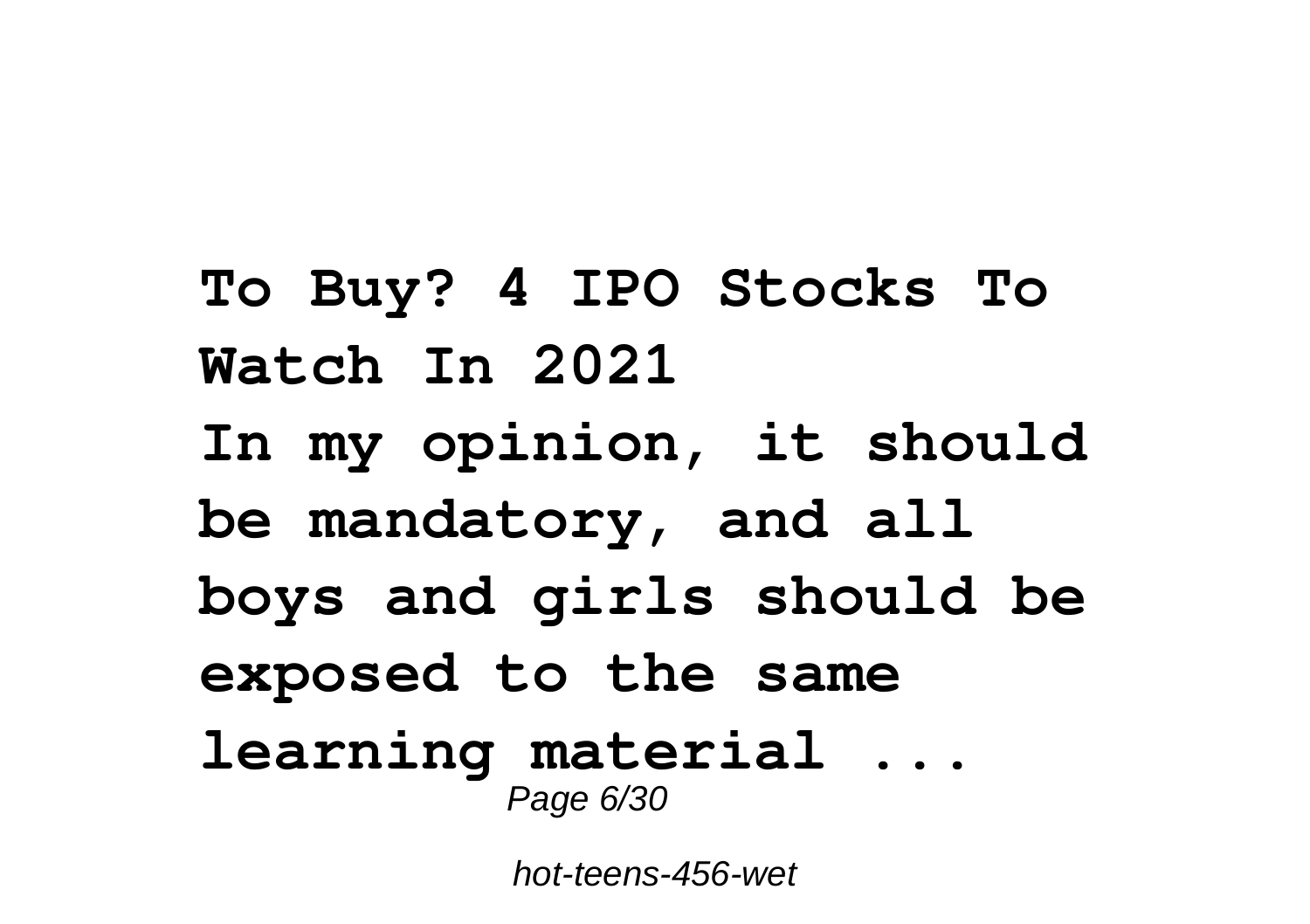## **shelf are of the utmost importance to ensure that all the smoke and hot gases go up ...**

#### **Diagnosing the defect causing smoke to billow** Page 7/30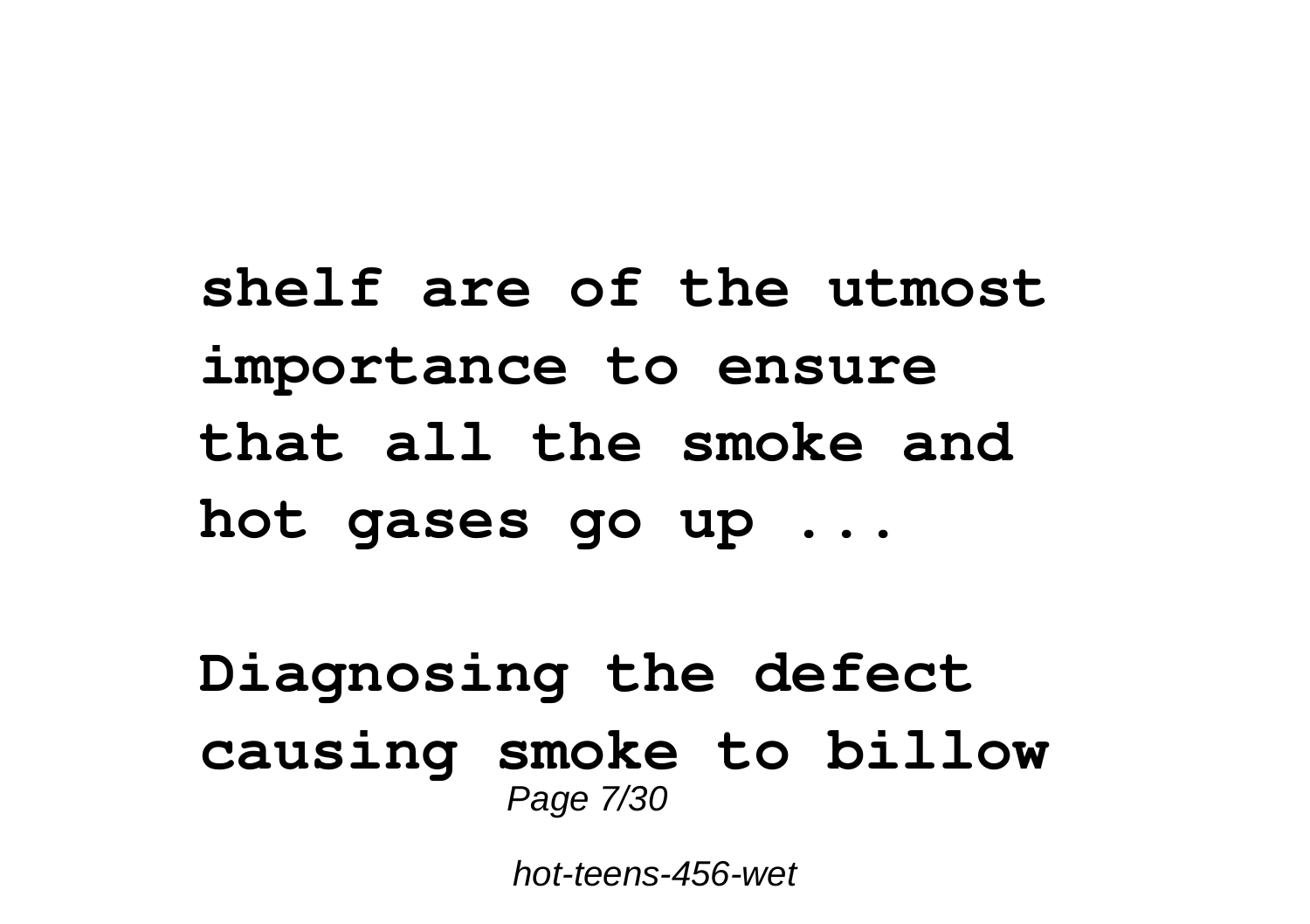**from a new fireplace For many teenagers, anxiety is riding high these days. A new report from the University of Michigan's C.S. Mott Children's Hospital** Page 8/30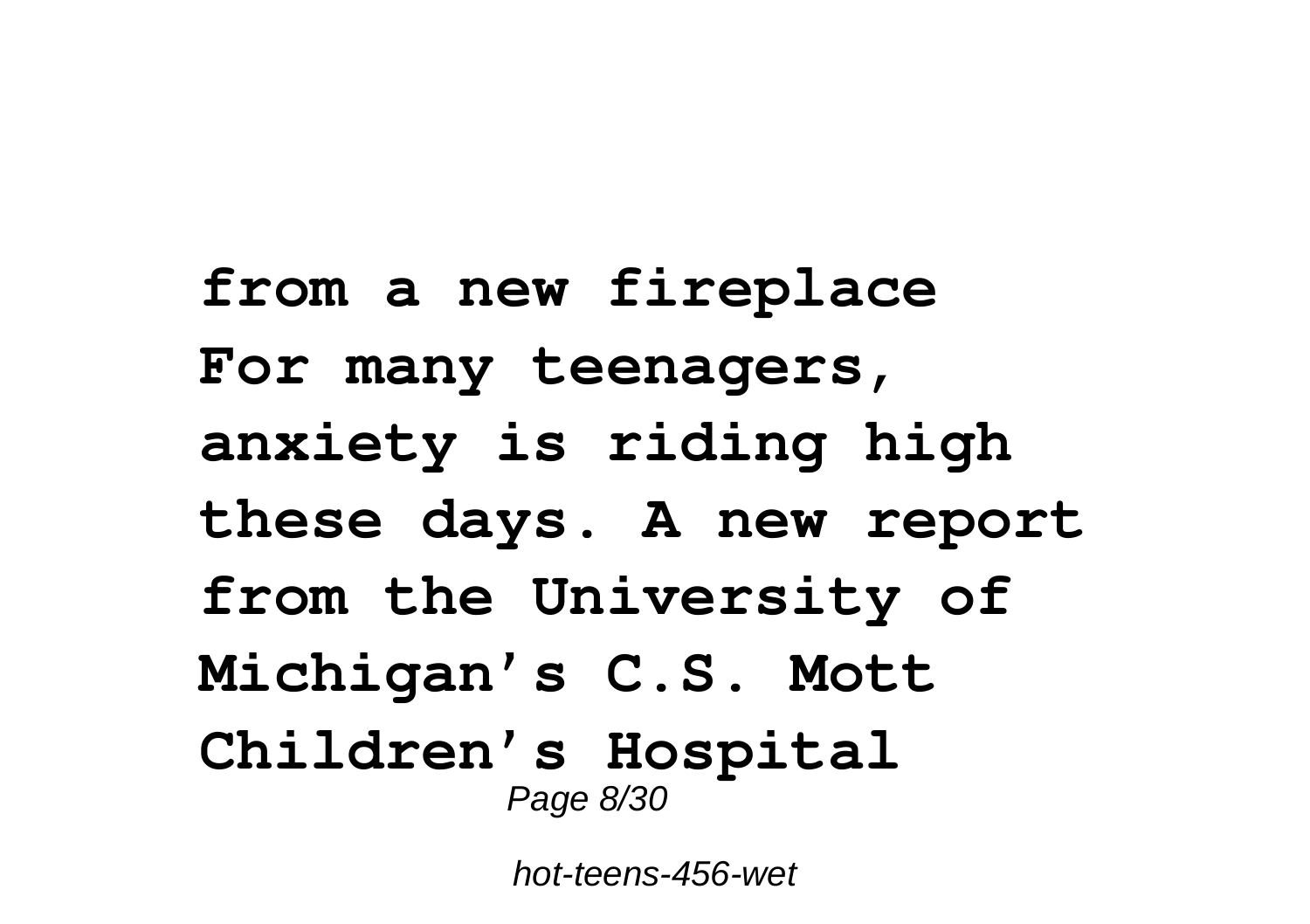# **National Poll on Children's Health found that one in three teen**

#### **...**

#### **Teenagers, Anxiety Can Be Your Friend** Page 9/30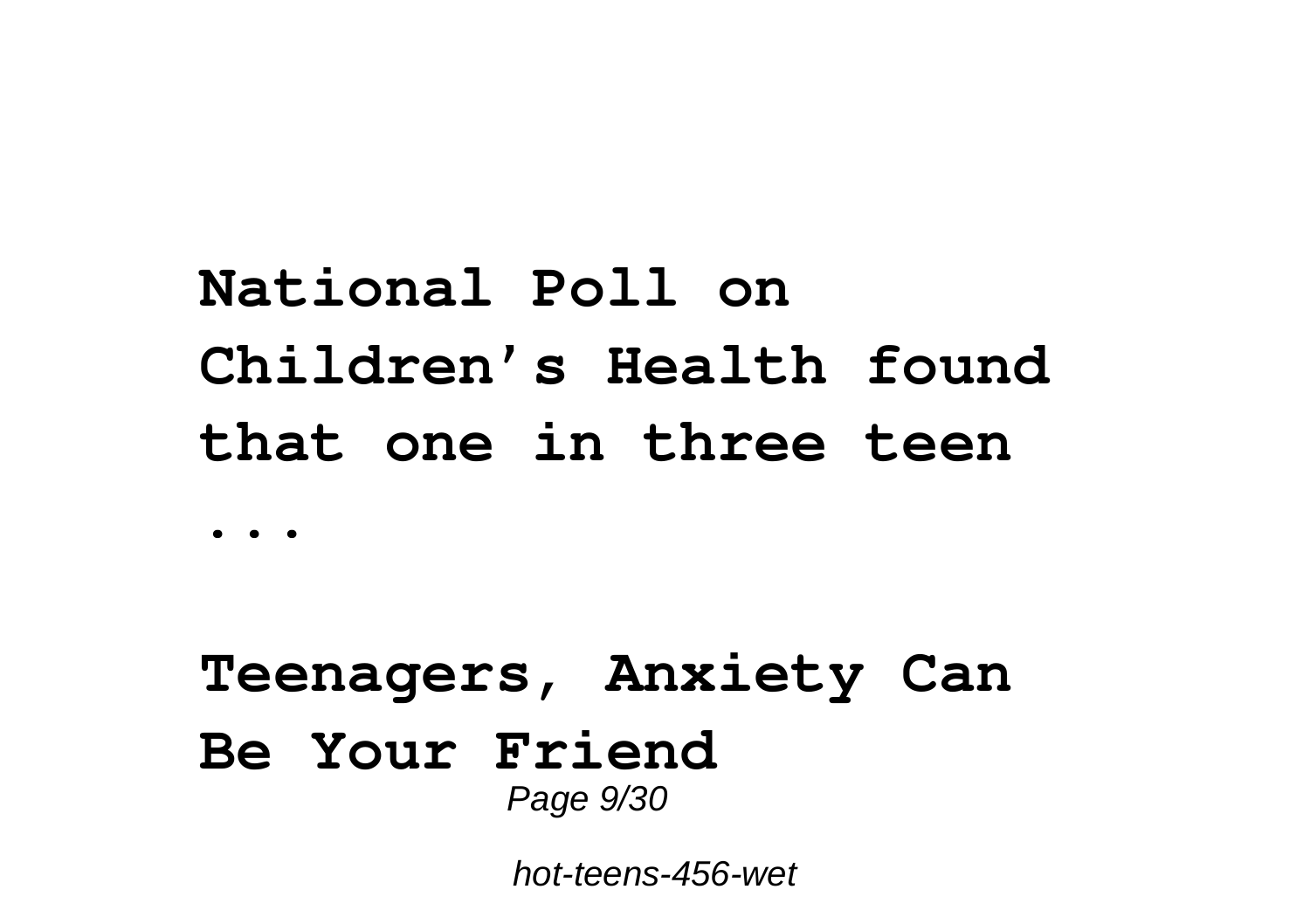**Unlike in Chicago, where rising cases have been mostly concentrated on the North Side and pockets of the Northwest Side, Cook County has not seen geographic hot** Page 10/30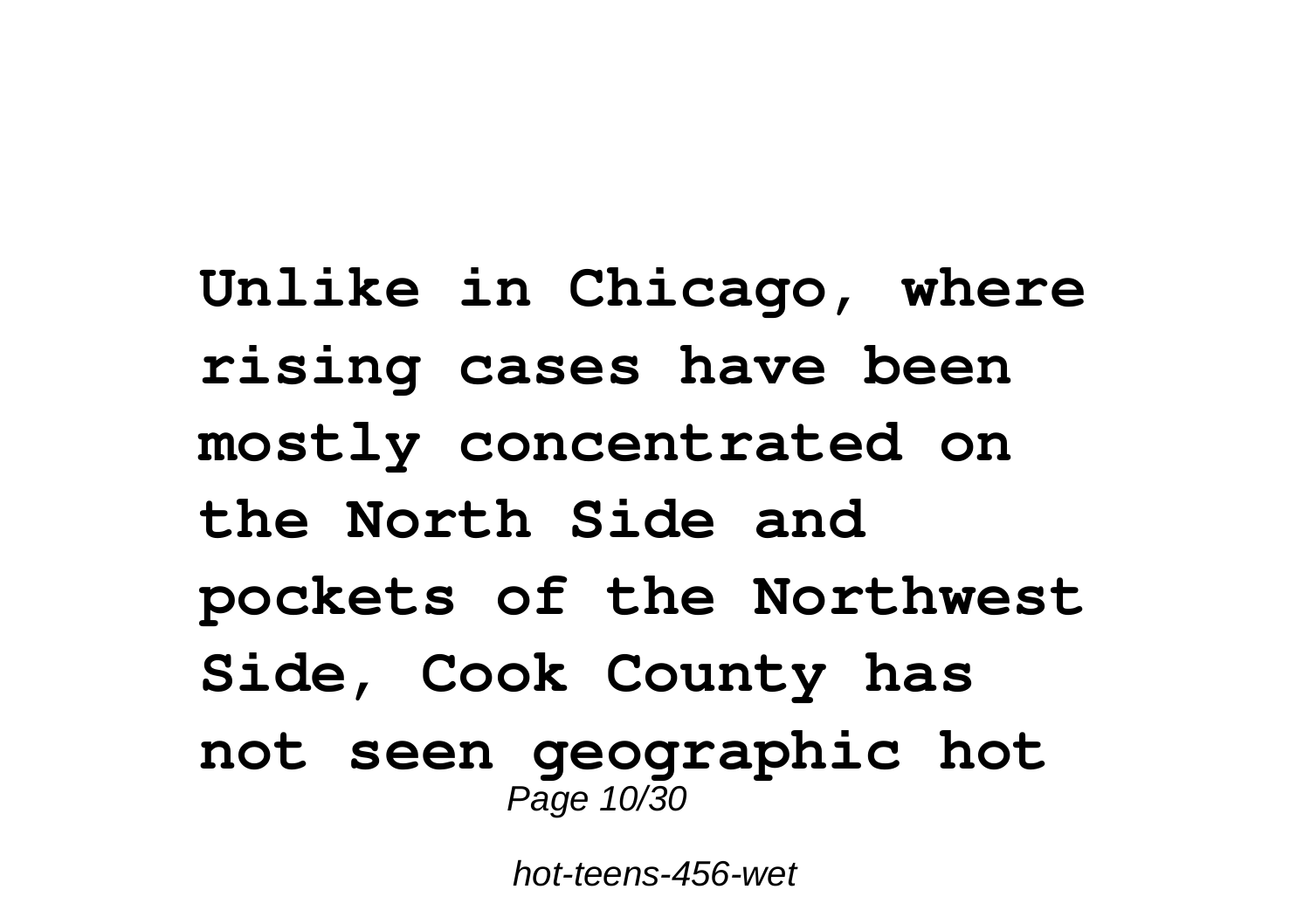**spots ... The seven-day average of new ...**

#### **Public health official says Cook County 'will not hesitate' to impose further COVID-19** Page 11/30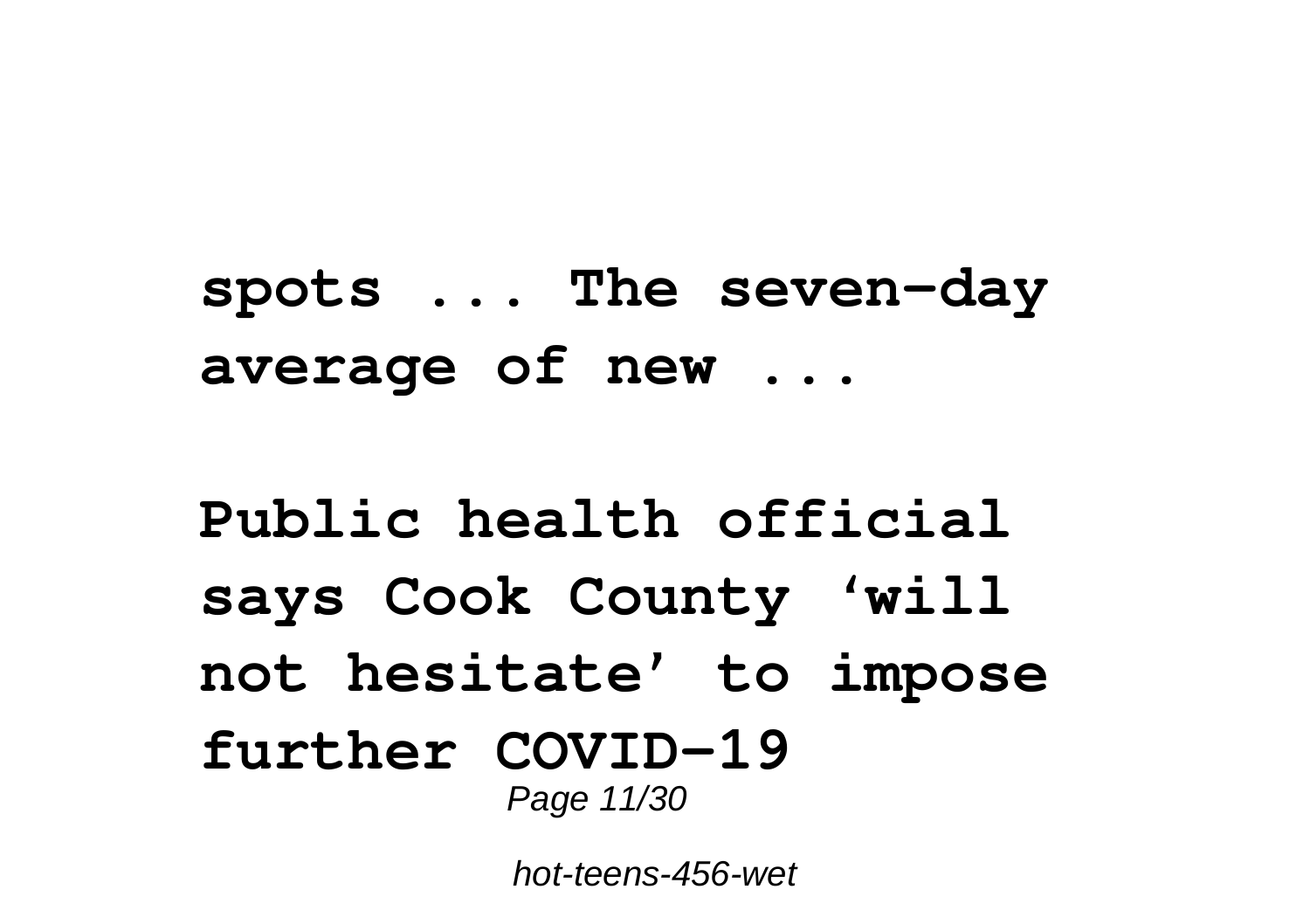**restrictions if suburban case numbers don't improve College students celebrating spring break descended on Miami Beach over the weekend and** Page 12/30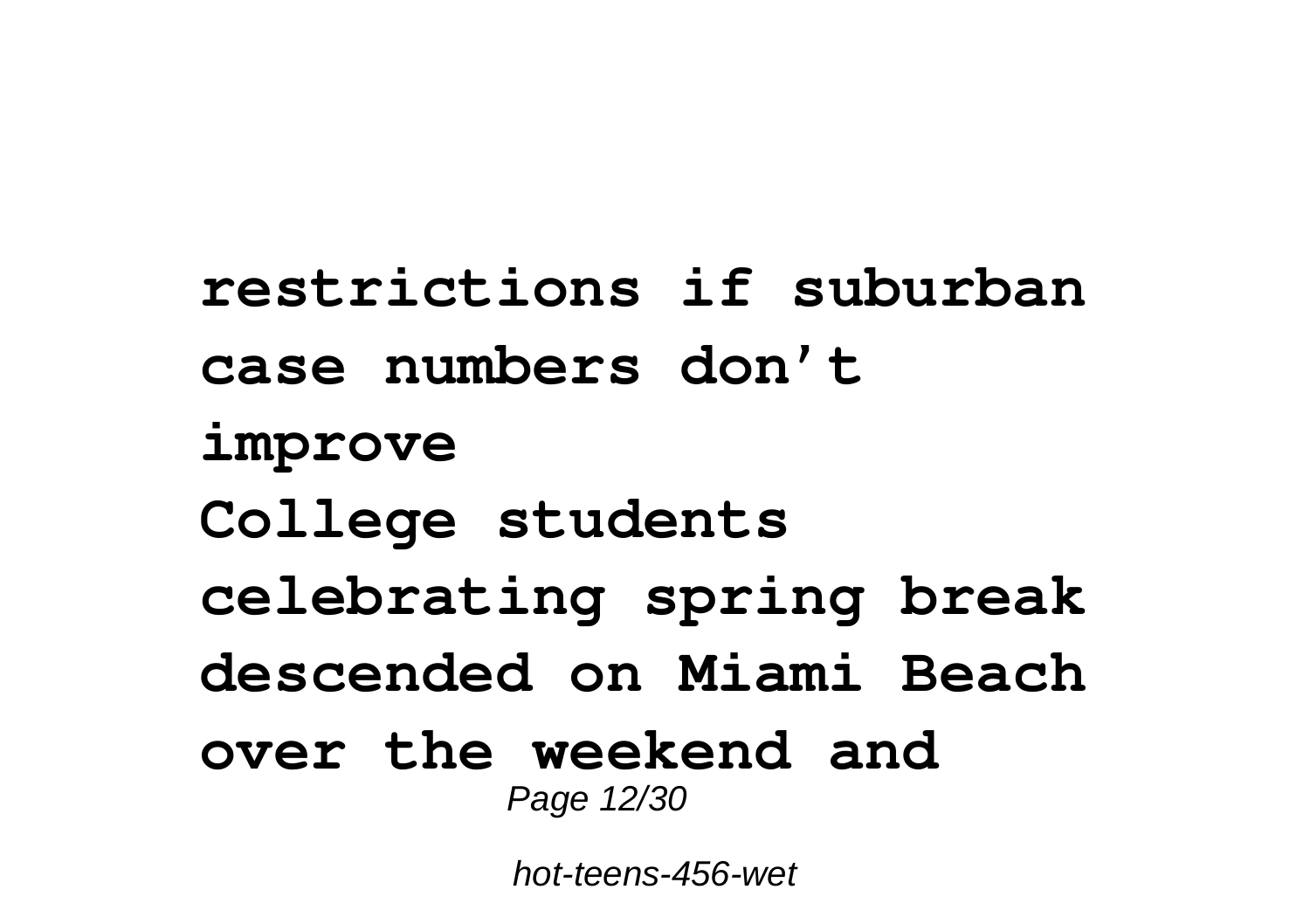# **flouted regulations about social distancing and wearing masks. On Monday night, Stephen Colbert chastised the**

**...**

Page 13/30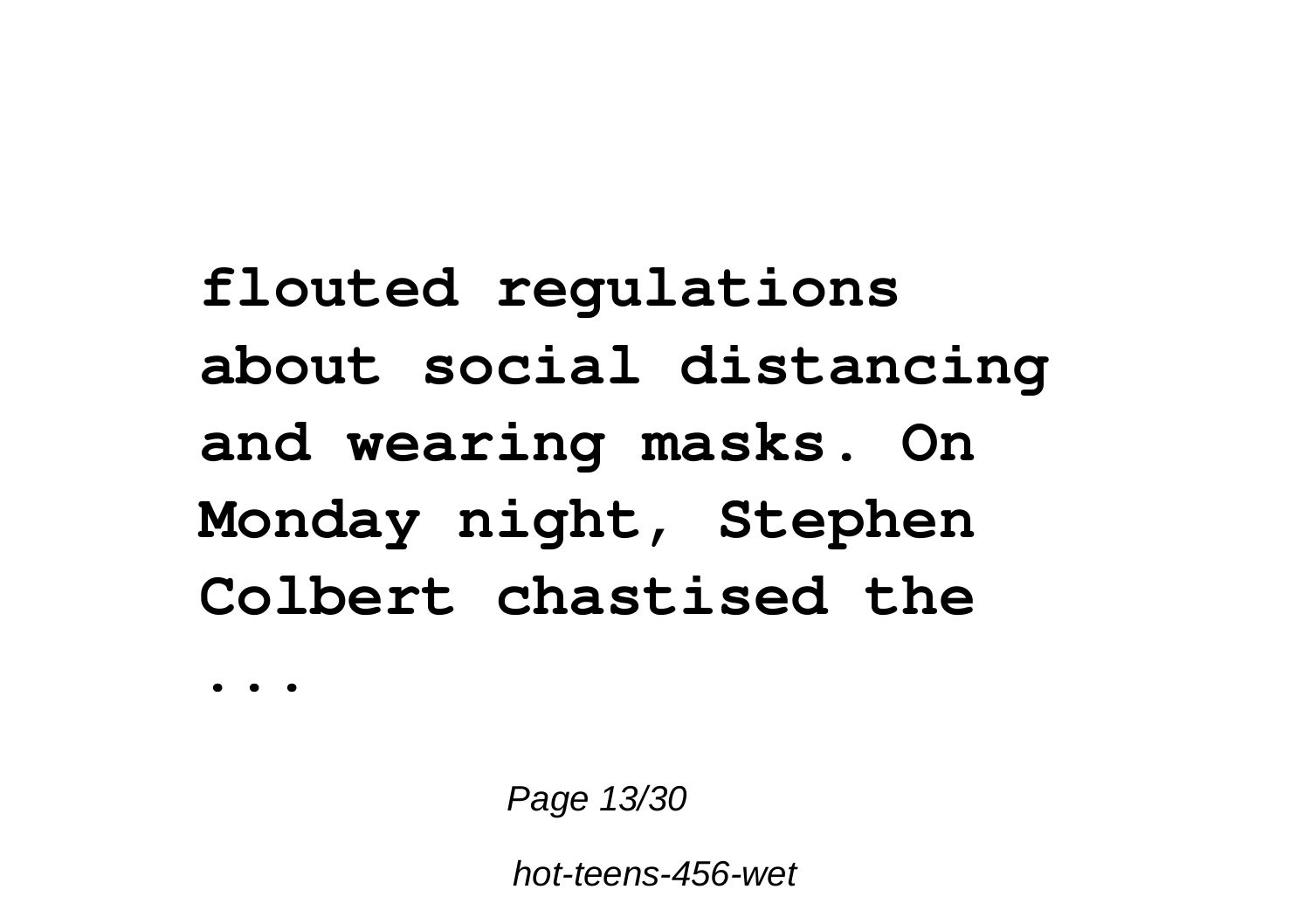**Stephen Colbert Breaks It Down for Spring Breakers The Facebook of knitting and crocheting was a rare online haven. Then came the Pussyhat,** Page 14/30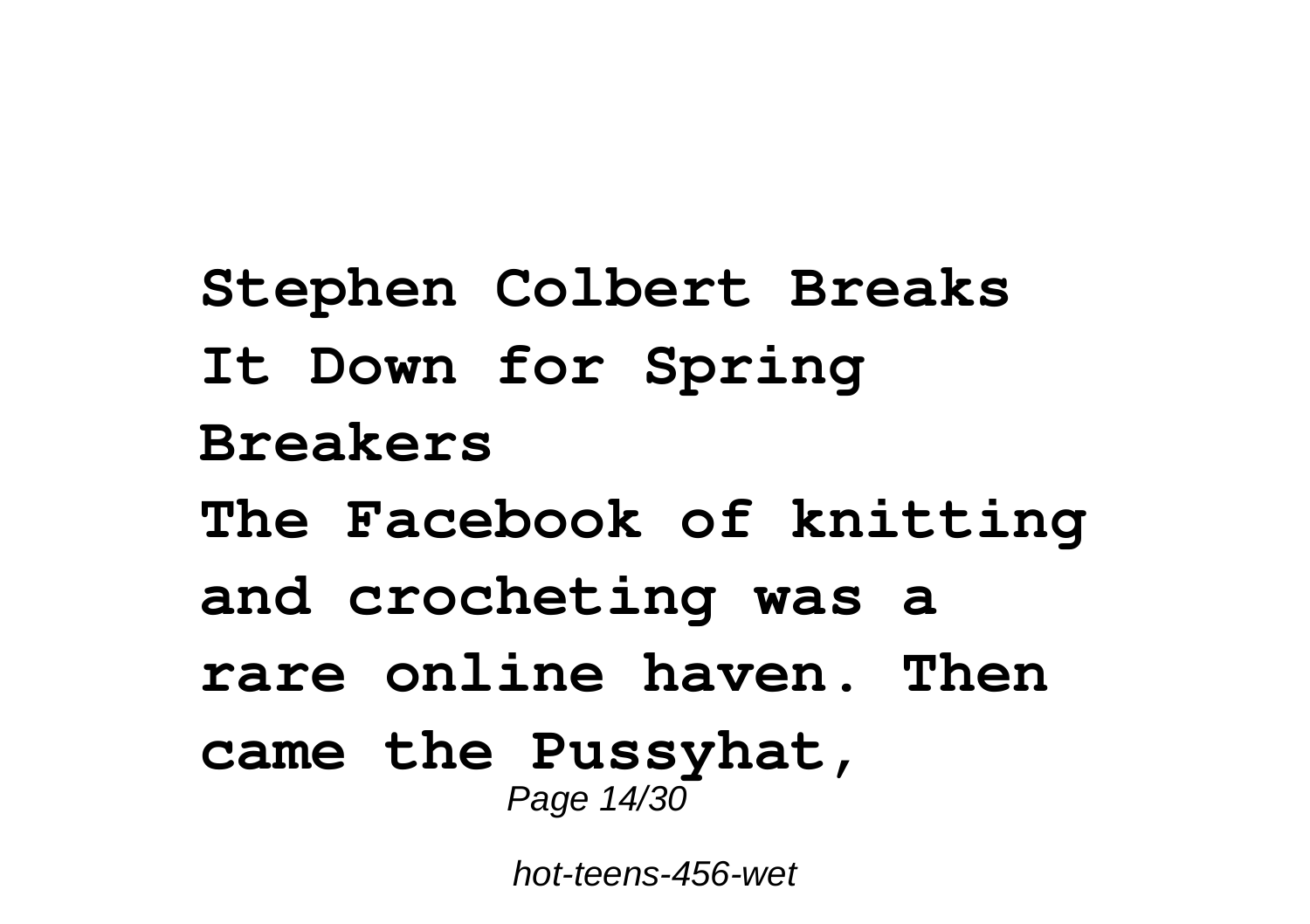#### **Deplorable Knitter, and more.**

#### The Facebook of knitting and crocheting was a rare online haven. Then came the Pussyhat, Page 15/30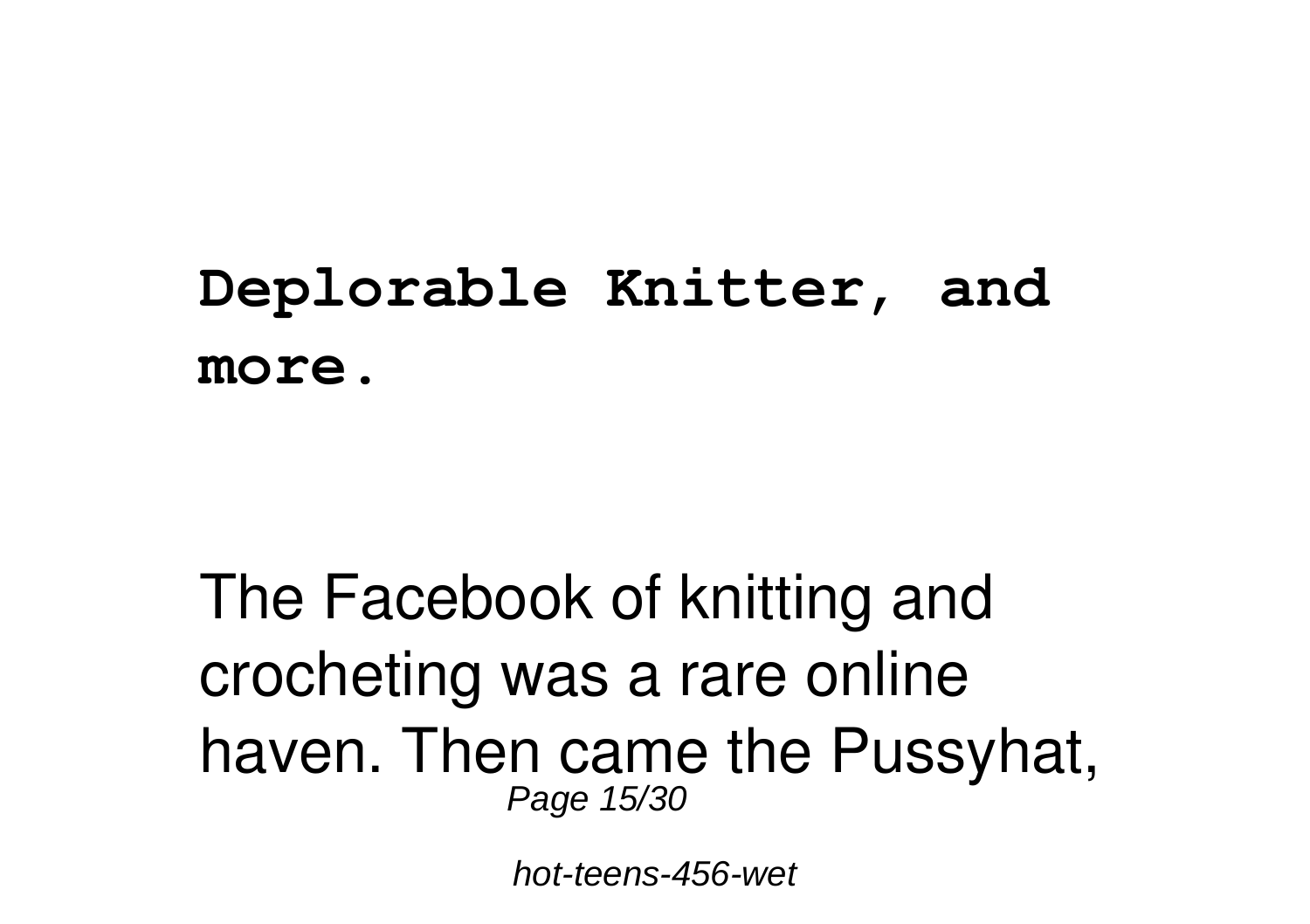#### Deplorable Knitter, and more.

#### **Hot Teens 456 Wet**

Unless you have been living under a rock, you would know that the demand for initial public offerings

Page 16/30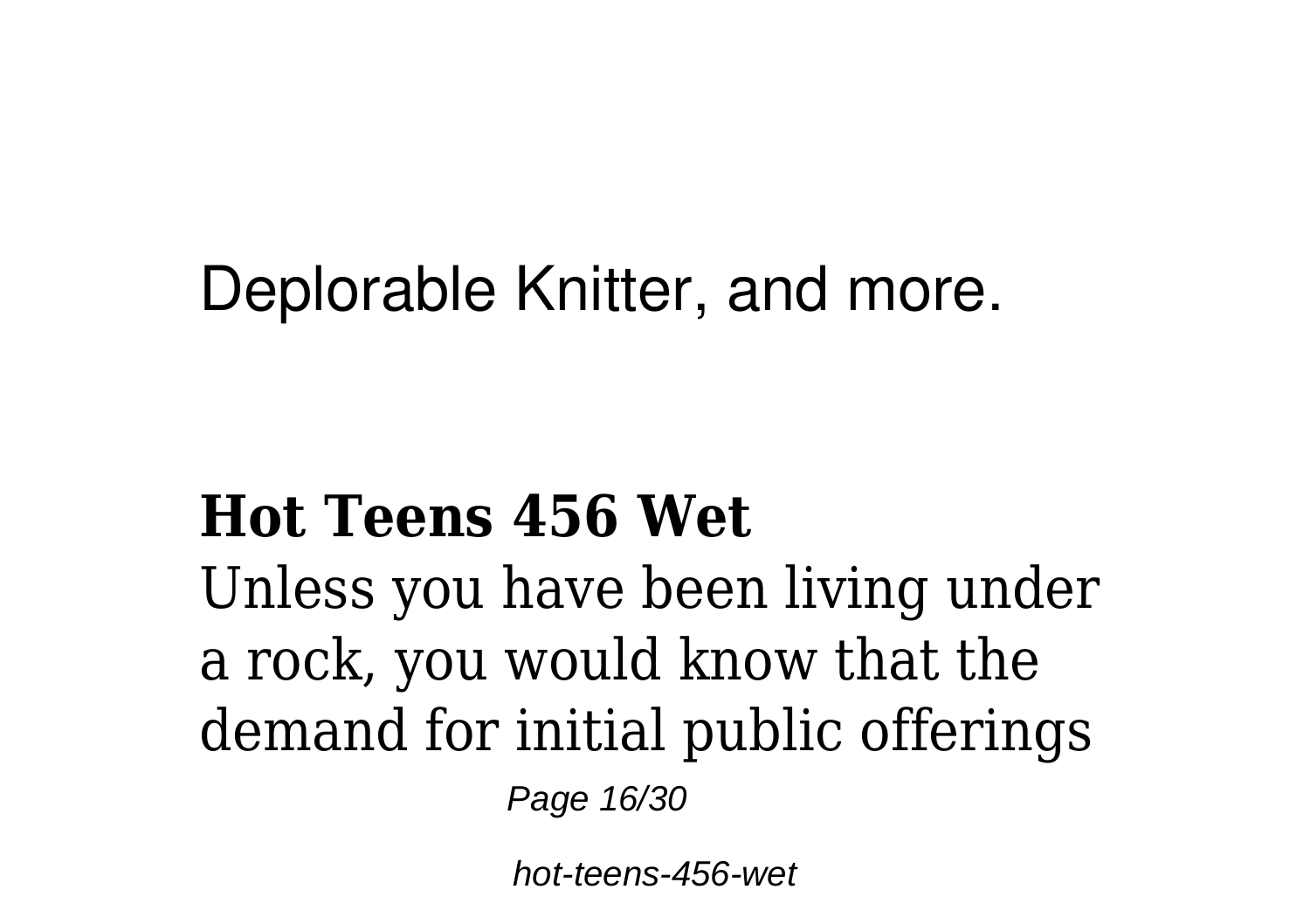(IPOs) has been red-hot, particularly for companies ... users worldwide and has transacted more ...

#### **Looking For Hot Stocks To Buy? 4 IPO Stocks To Watch In**

Page 17/30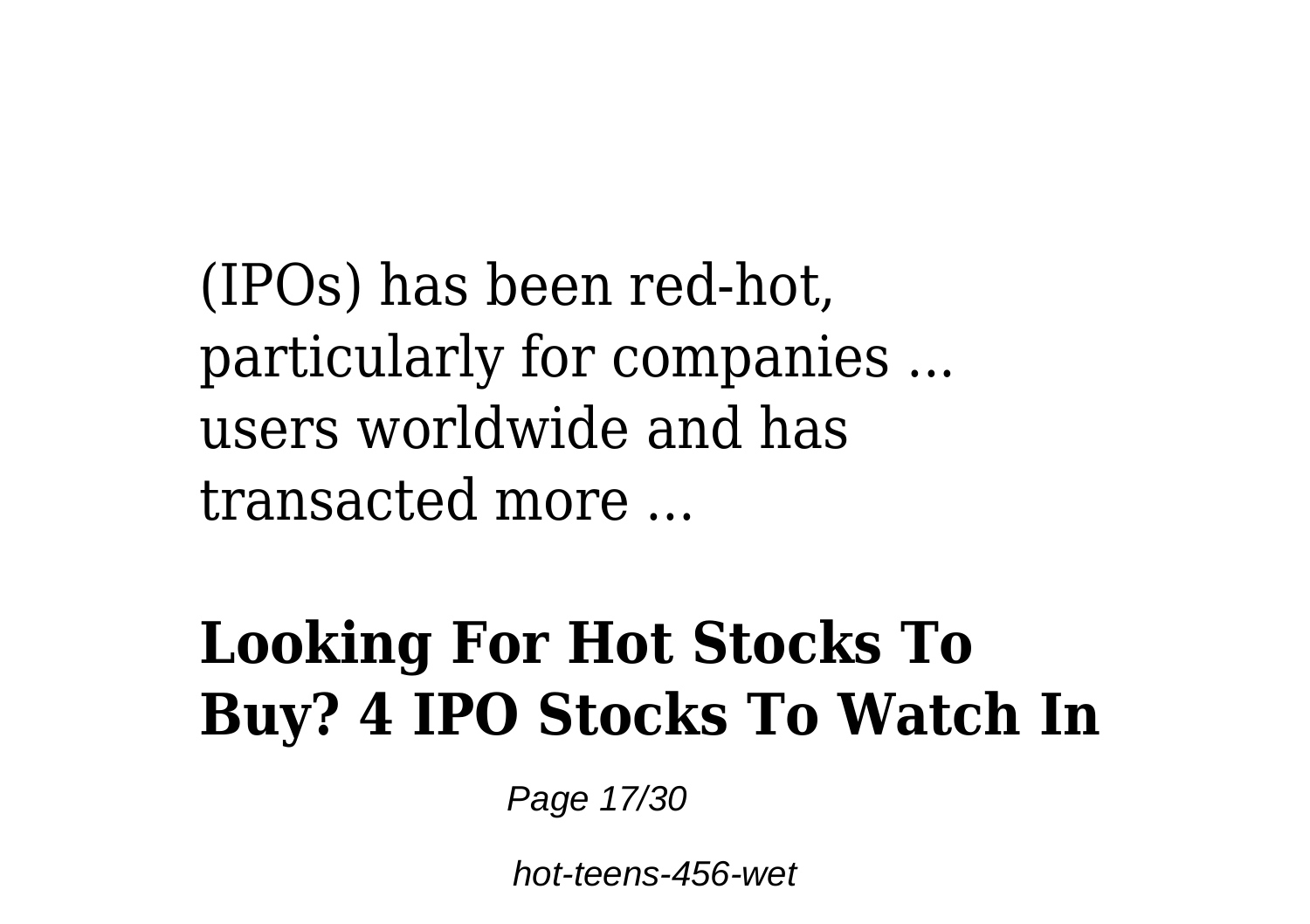#### **2021**

In my opinion, it should be mandatory, and all boys and girls should be exposed to the same learning material ... shelf are of the utmost importance to ensure that all the smoke and hot gases

Page 18/30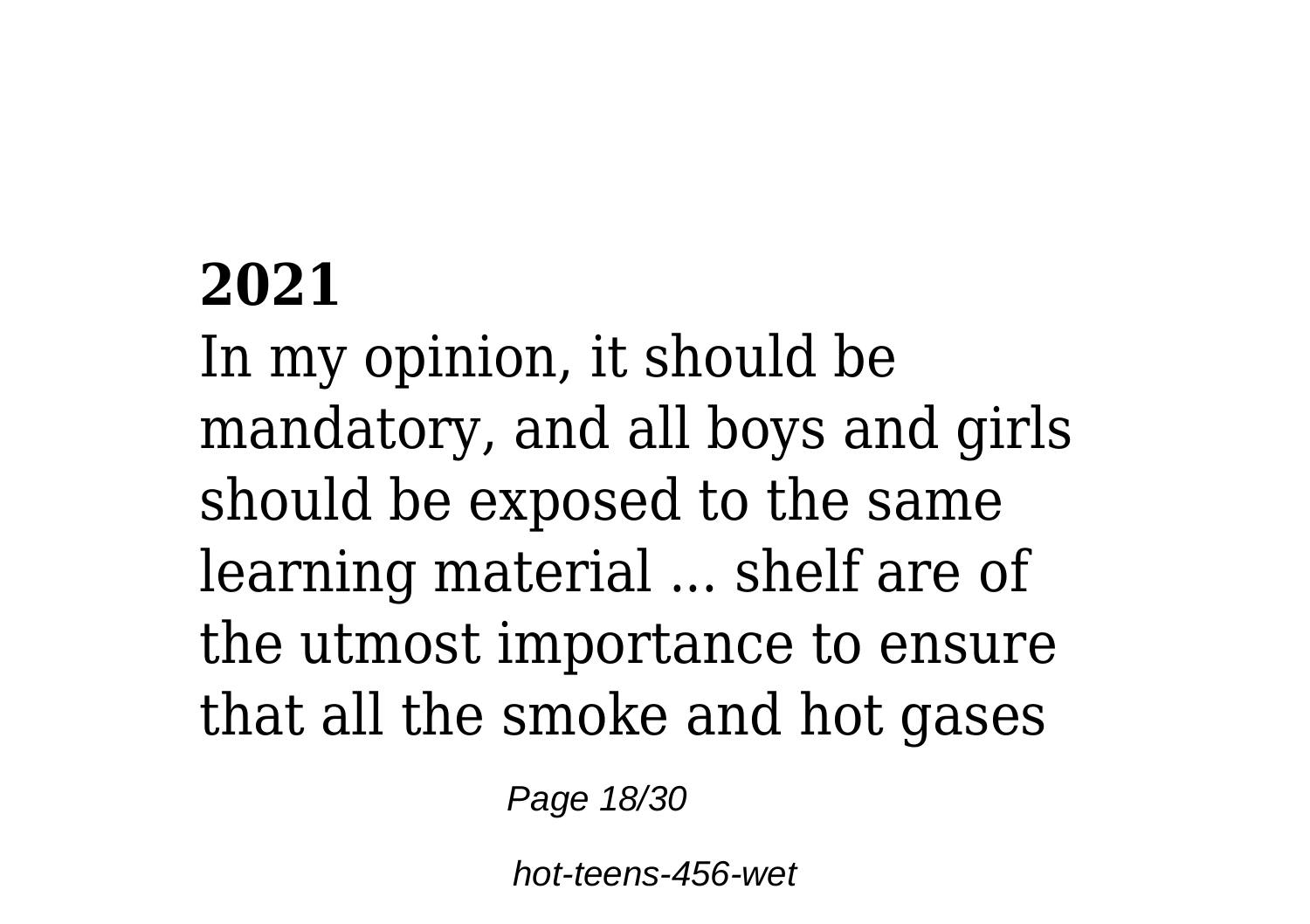go up ...

## **Diagnosing the defect causing smoke to billow from a new fireplace**

For many teenagers, anxiety is riding high these days. A new

Page 19/30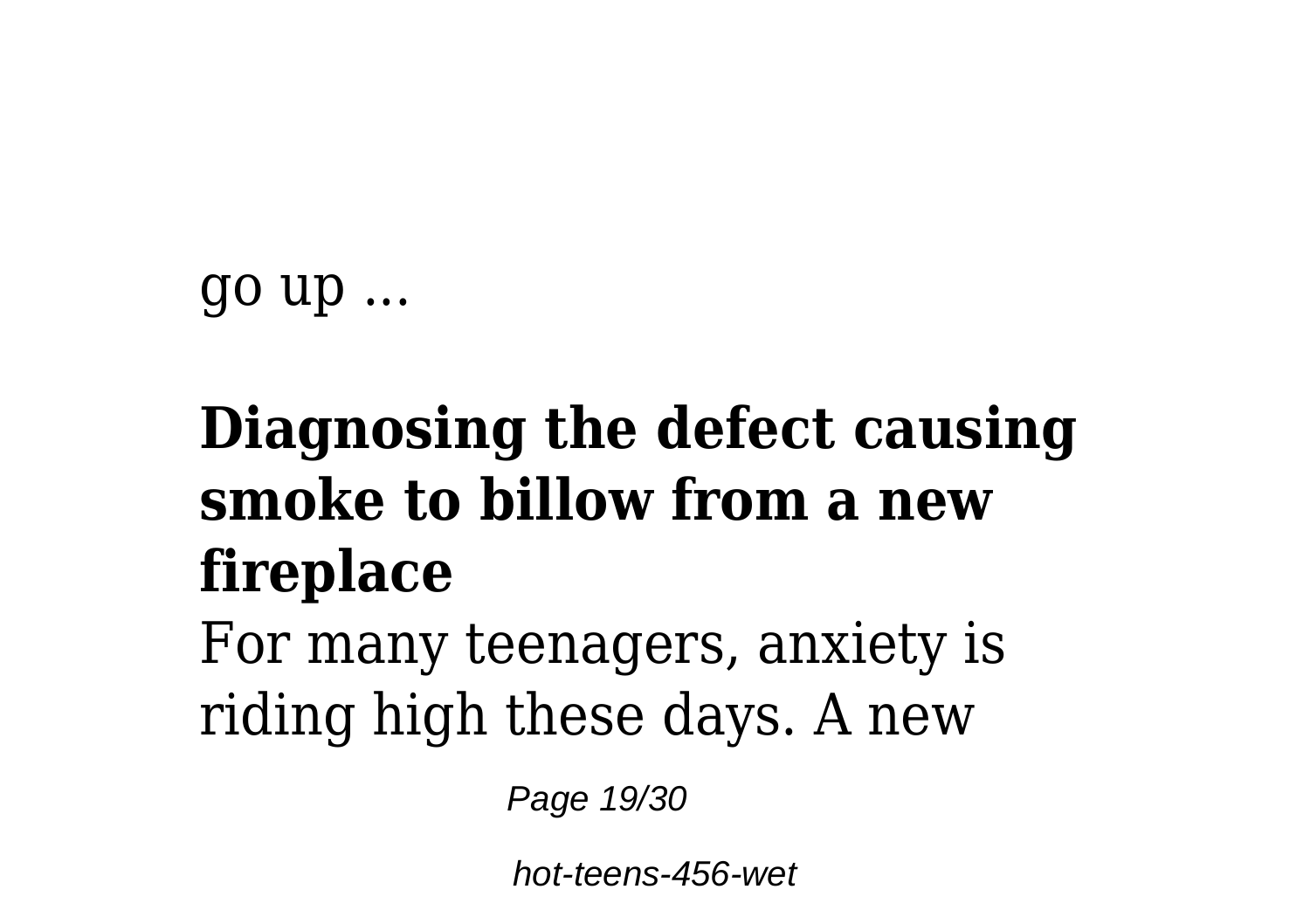report from the University of Michigan's C.S. Mott Children's Hospital National Poll on Children's Health found that one in three teen ...

#### **Teenagers, Anxiety Can Be**

Page 20/30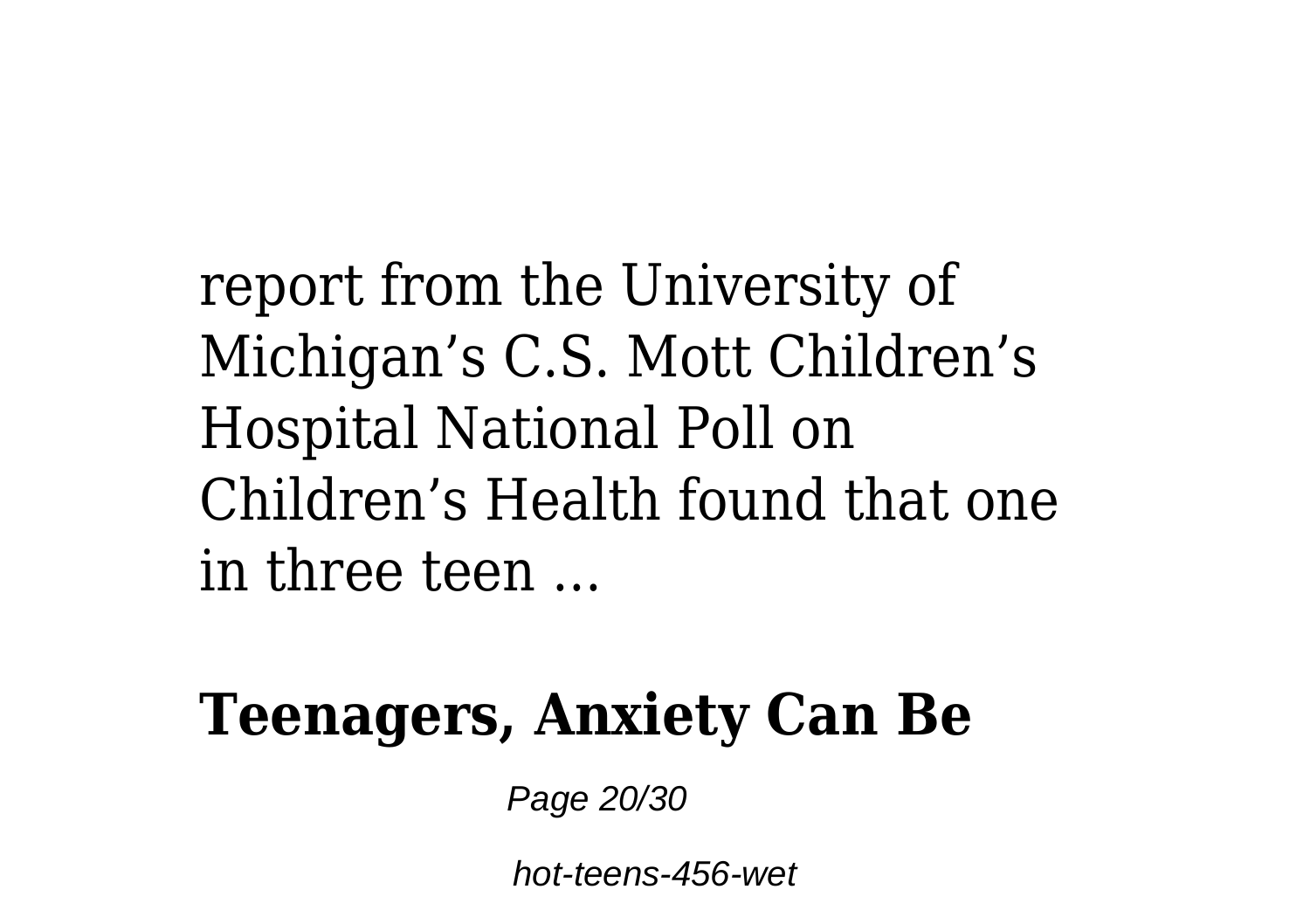#### **Your Friend**

Unlike in Chicago, where rising cases have been mostly concentrated on the North Side and pockets of the Northwest Side, Cook County has not seen geographic hot spots ... The seven-

Page 21/30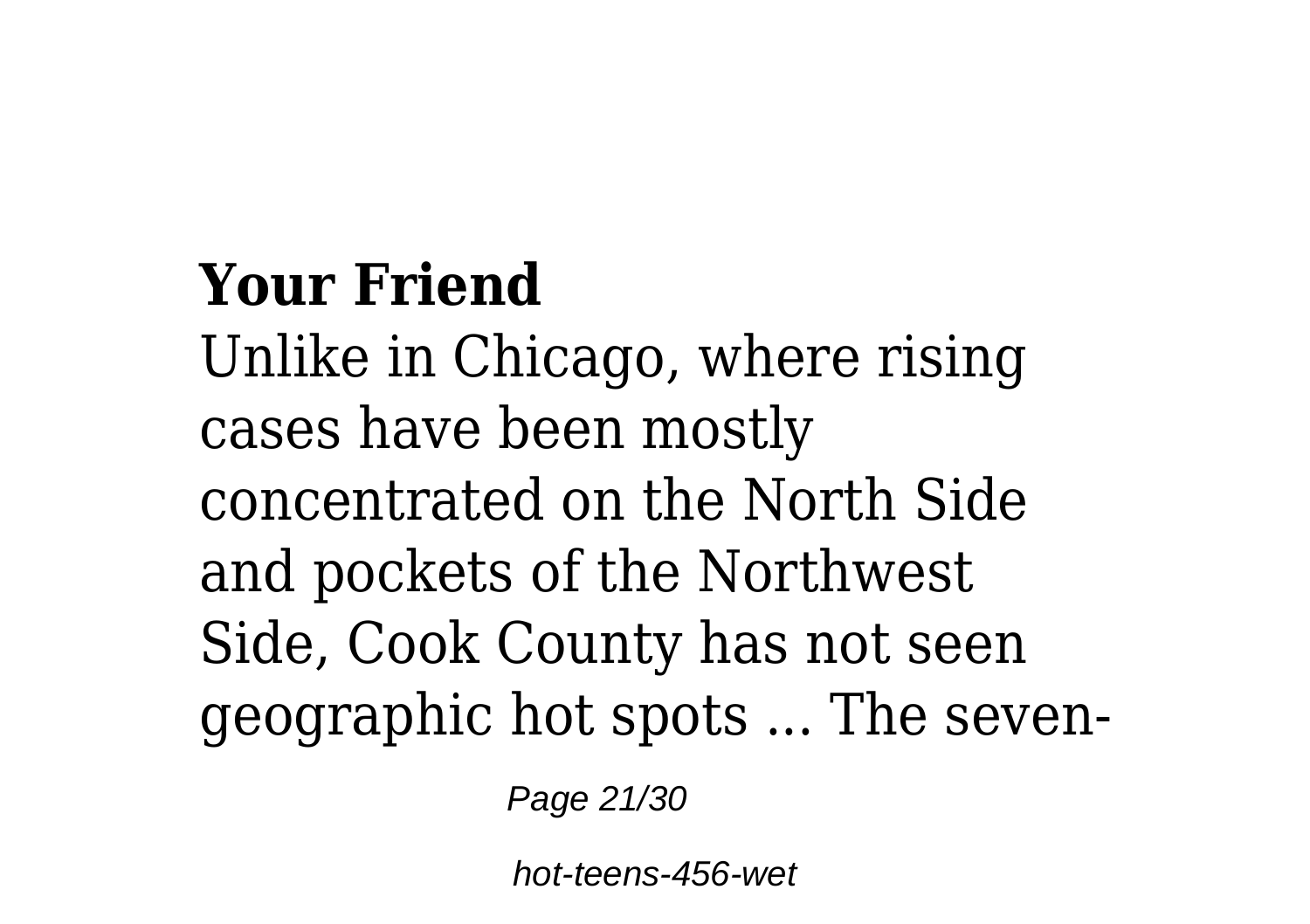day average of new ...

**Public health official says Cook County 'will not hesitate' to impose further COVID-19 restrictions if suburban case numbers don't improve**

Page 22/30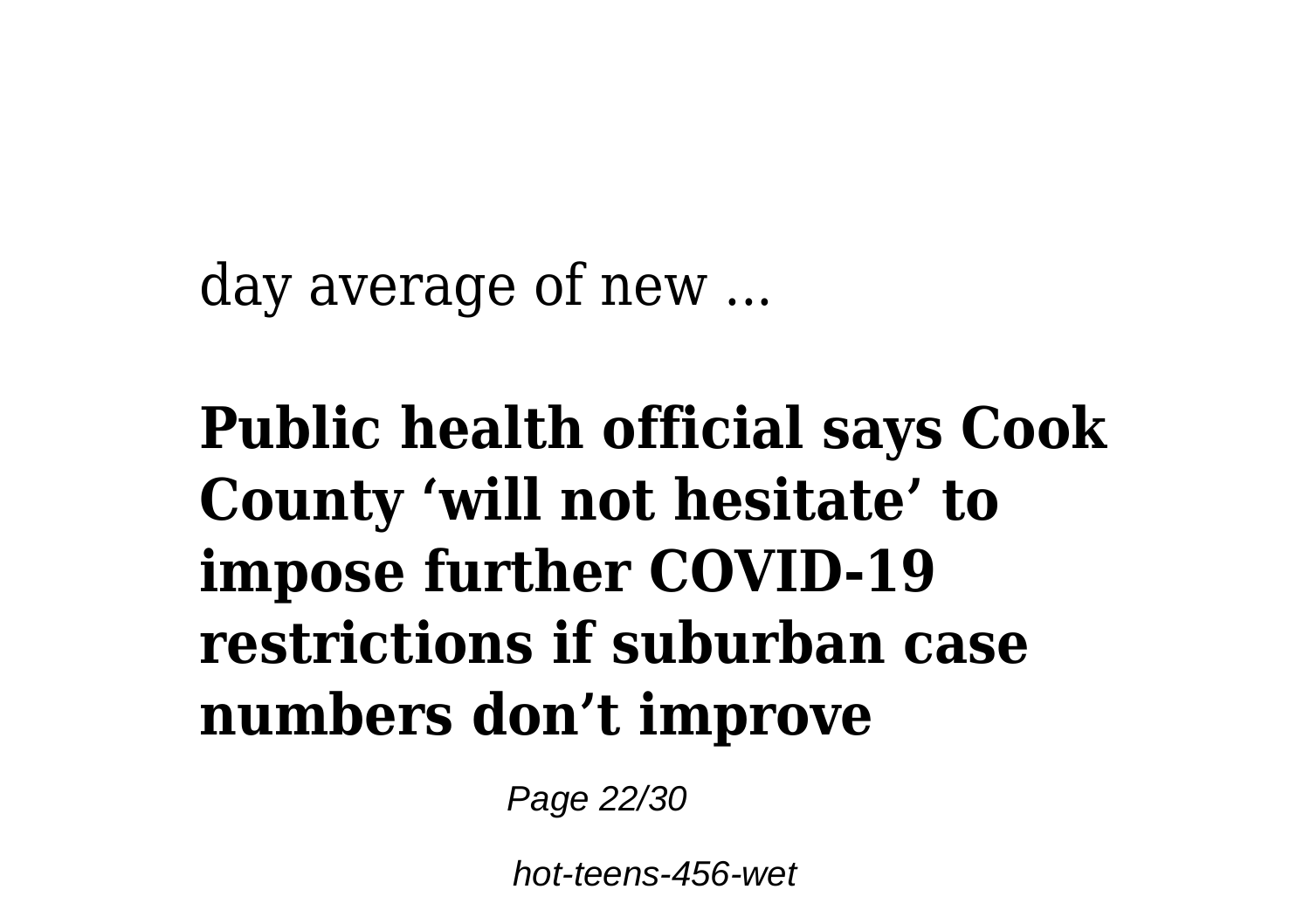College students celebrating spring break descended on Miami Beach over the weekend and flouted regulations about social distancing and wearing masks. On Monday night, Stephen Colbert chastised the ...

Page 23/30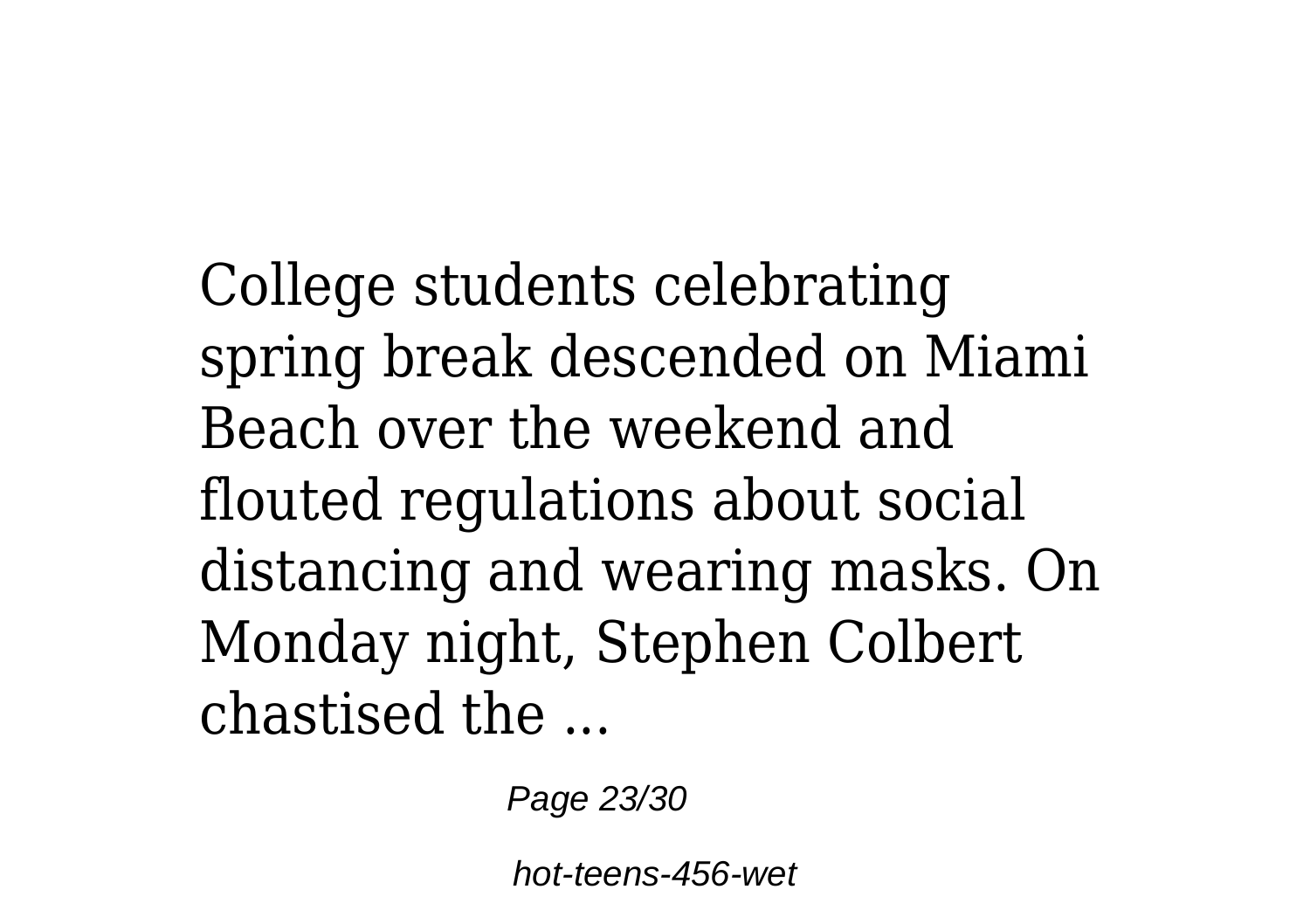#### **Stephen Colbert Breaks It Down for Spring Breakers** The Facebook of knitting and crocheting was a rare online haven. Then came the Pussyhat, Deplorable Knitter, and more.

Page 24/30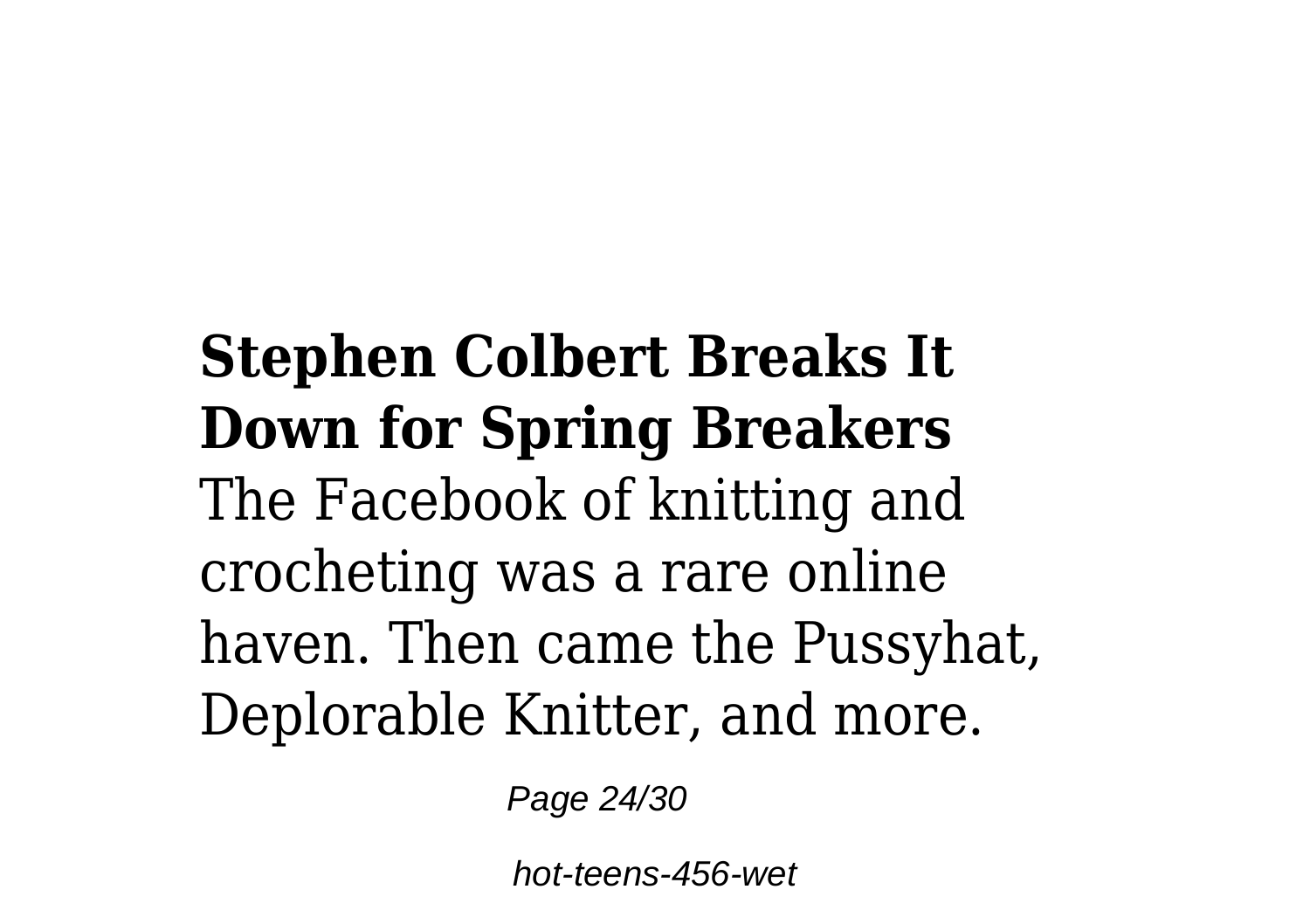#### **Teenagers, Anxiety Can Be Your Friend**

## *Looking For Hot Stocks To Buy? 4 IPO Stocks To Watch In 2021*

Page 25/30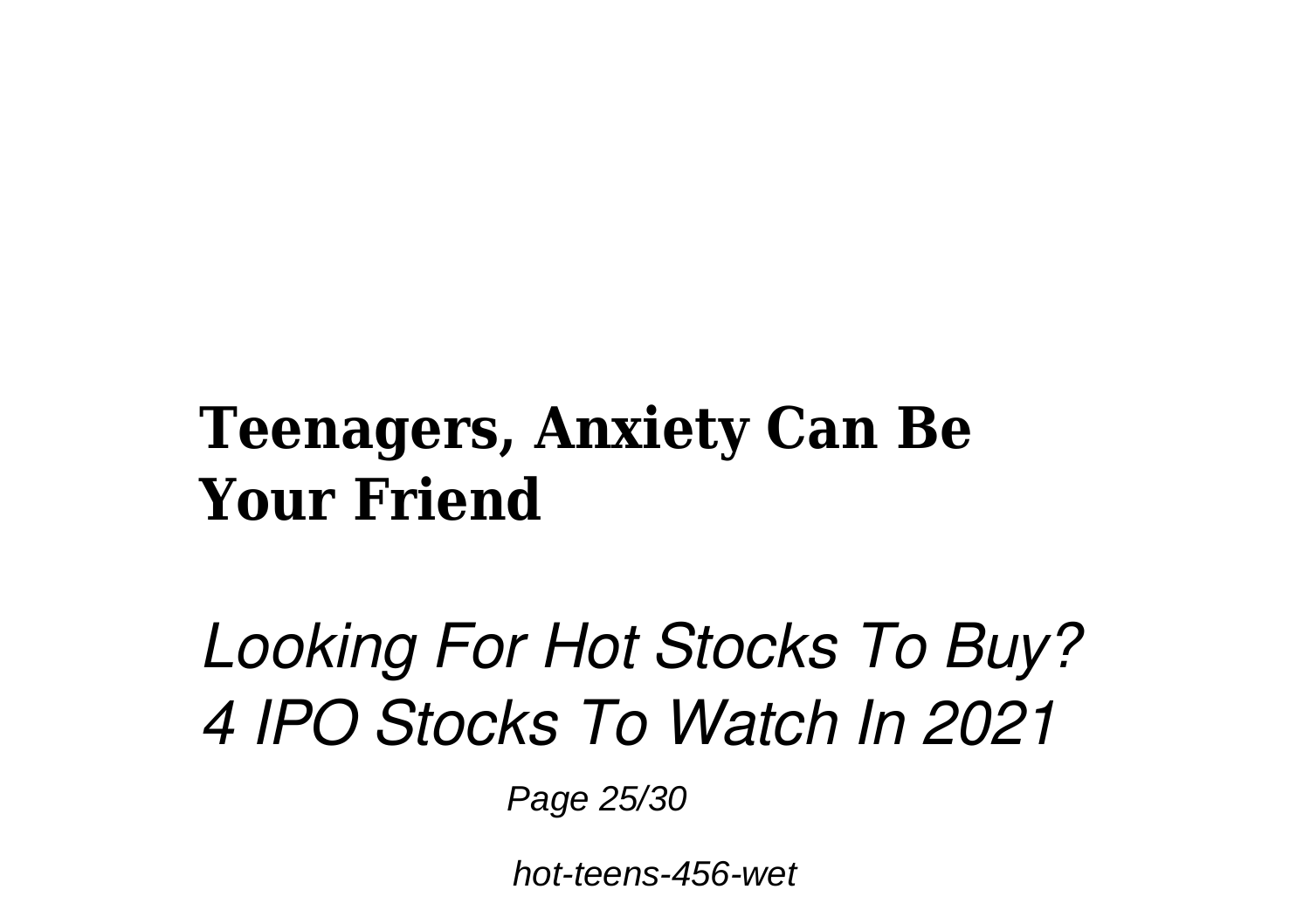### **Unlike in Chicago, where rising cases have been mostly concentrated on the North Side and pockets of the Northwest Side, Cook County**

Page 26/30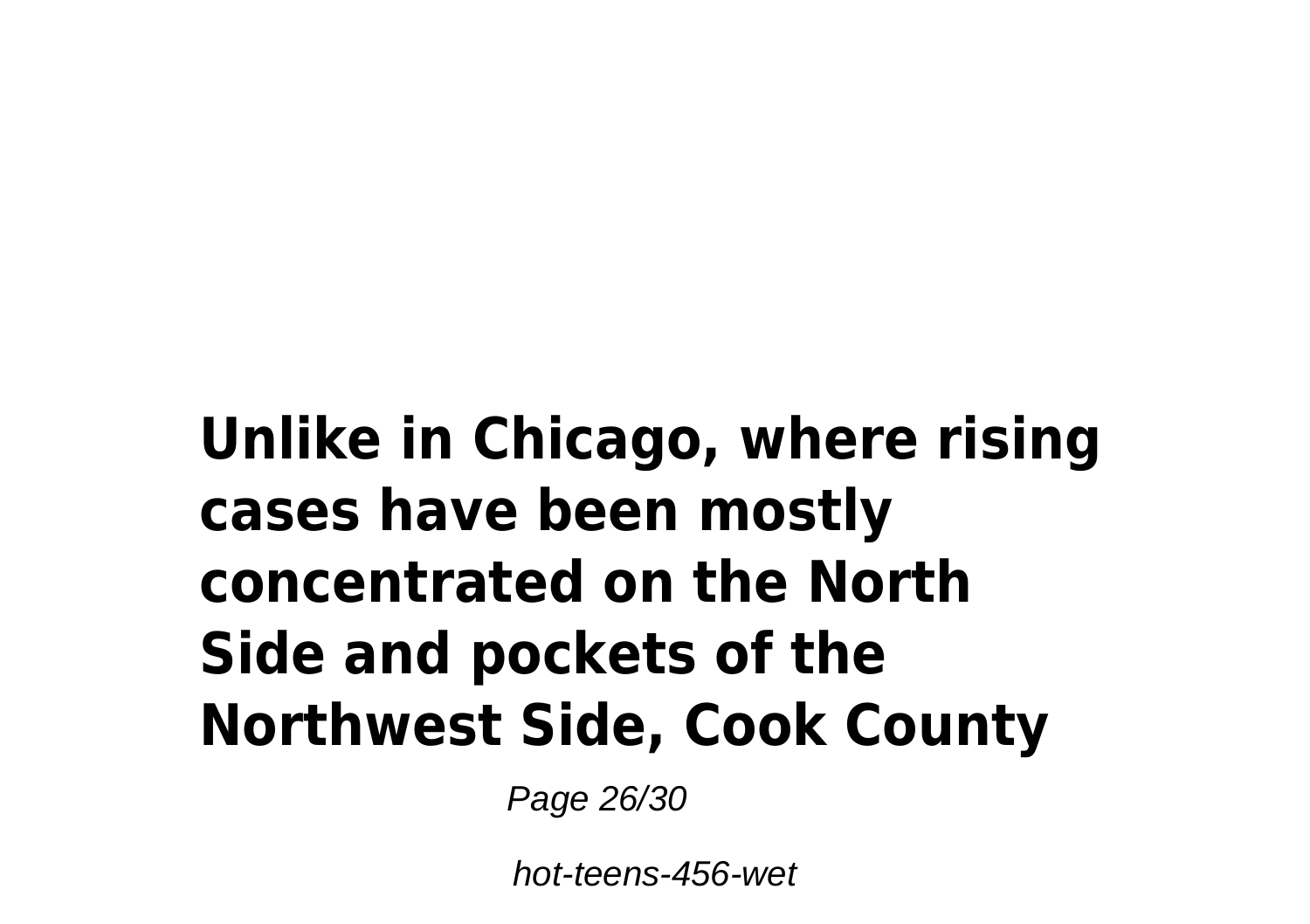#### **has not seen geographic hot spots ... The seven-day average of new ... Diagnosing the defect causing smoke to billow from a new fireplace**

Page 27/30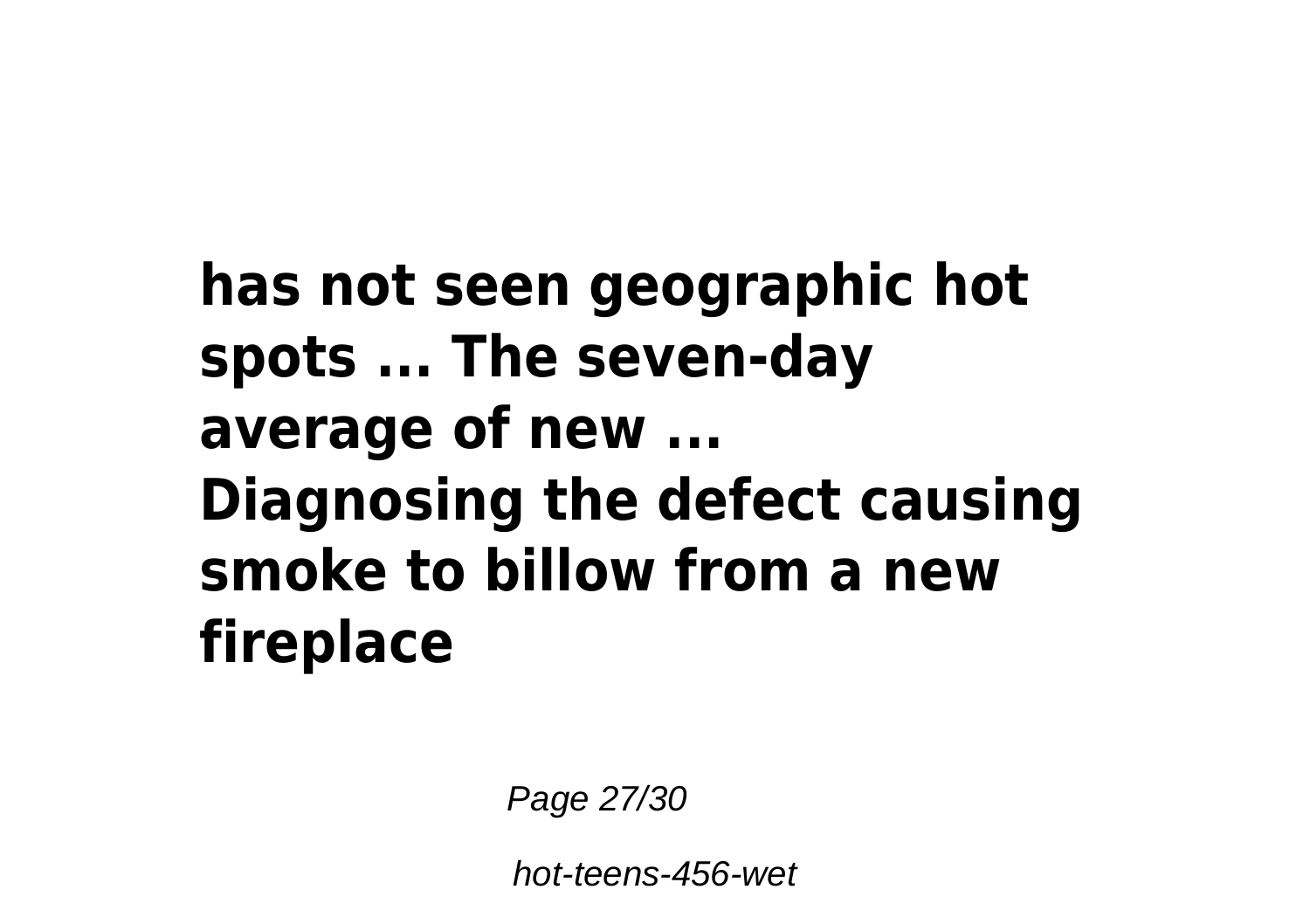In my opinion, it should be mandatory, and all boys and girls should be exposed to the same learning material ... shelf are of the utmost importance to ensure that all the smoke and hot gases go up

...

Stephen Colbert Breaks It Down for Page 28/30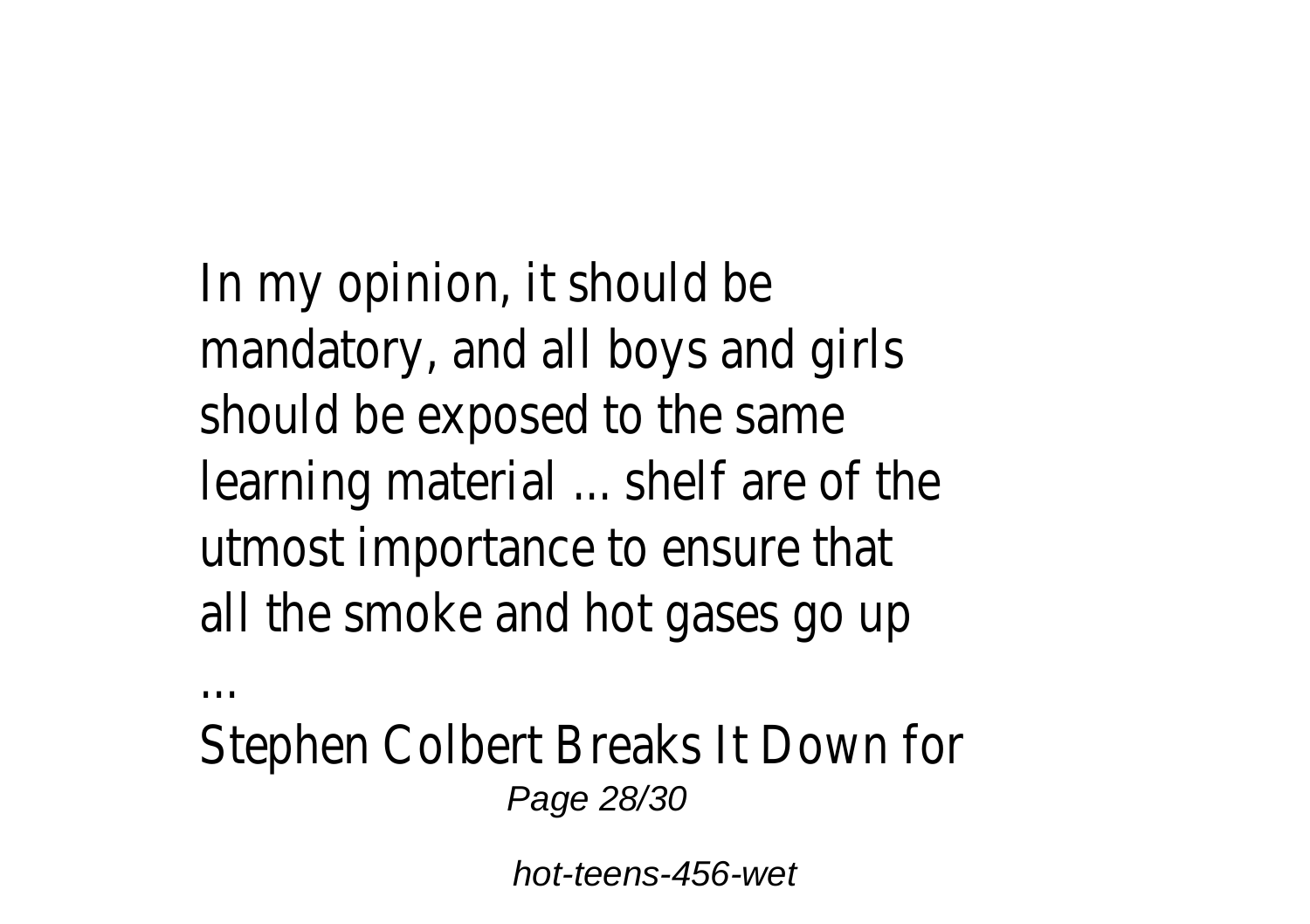Spring Breakers

*Public health official says Cook County 'will not hesitate' to impose further COVID-19 restrictions if suburban case numbers don't improve College students celebrating spring break*

Page 29/30